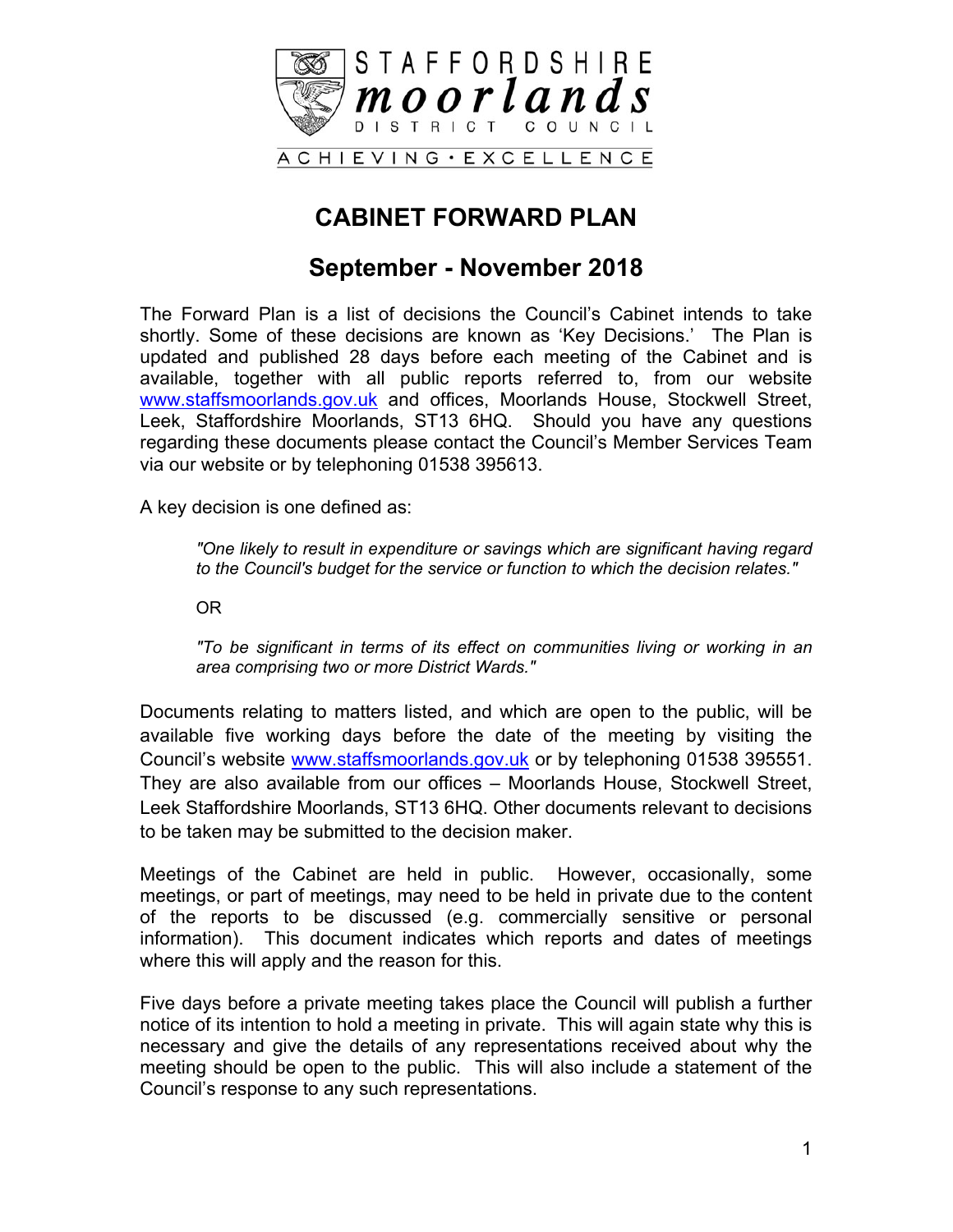# **I N D E X**

| <b>Matter to be decided</b>                                                  | Date of decision<br>to be made | Page<br>No. |
|------------------------------------------------------------------------------|--------------------------------|-------------|
| <b>ENVIRONMENT</b>                                                           |                                |             |
| <b>Enforcement of Environmental Crime</b>                                    | 9 October 2018                 | 3           |
| Alliance Environmental Services - Phase 3 Transfer of Services               | 9 October 2018                 | 4           |
| <b>LEADER</b>                                                                |                                |             |
| <b>Business Rates Pilot</b>                                                  | 9 October 2018                 | 5           |
| <b>COMMUNITIES, LEISURE, SPORT, PARKS, COUNTRYSIDE AND</b><br><b>HOUSING</b> |                                |             |
| Improvement Projects at Tean Road Recreation Ground, Cheadle                 | 9 October 2018                 | 6           |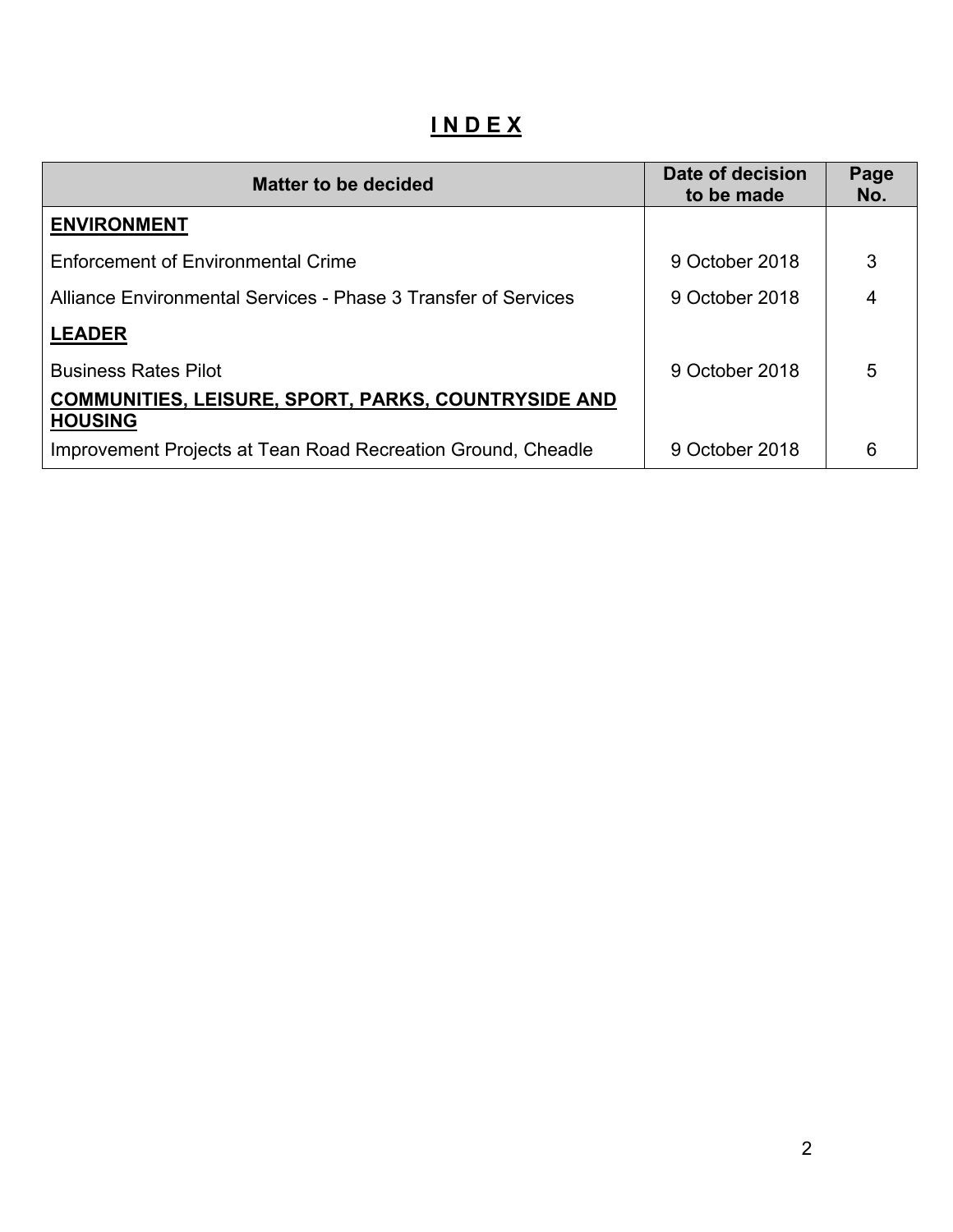#### **Environment**

| <b>Matter for decision</b>                                        | <b>Enforcement of Environmental Crime</b> |
|-------------------------------------------------------------------|-------------------------------------------|
| Key decision to be made on<br>behalf of the Council               | Yes                                       |
| <b>Decision maker</b>                                             | Cabinet                                   |
| <b>Expected date of decision</b>                                  | 9 October 2018                            |
| <b>Relevant Portfolio Holder</b>                                  | <b>Cllr Forrester</b>                     |
| <b>Relevant Overview &amp; Scrutiny</b><br><b>Panel</b>           | Community                                 |
| Documents submitted to the<br>decision taker for<br>consideration | Report of the Executive Director (People) |
| <b>Public/Private report</b>                                      | Public                                    |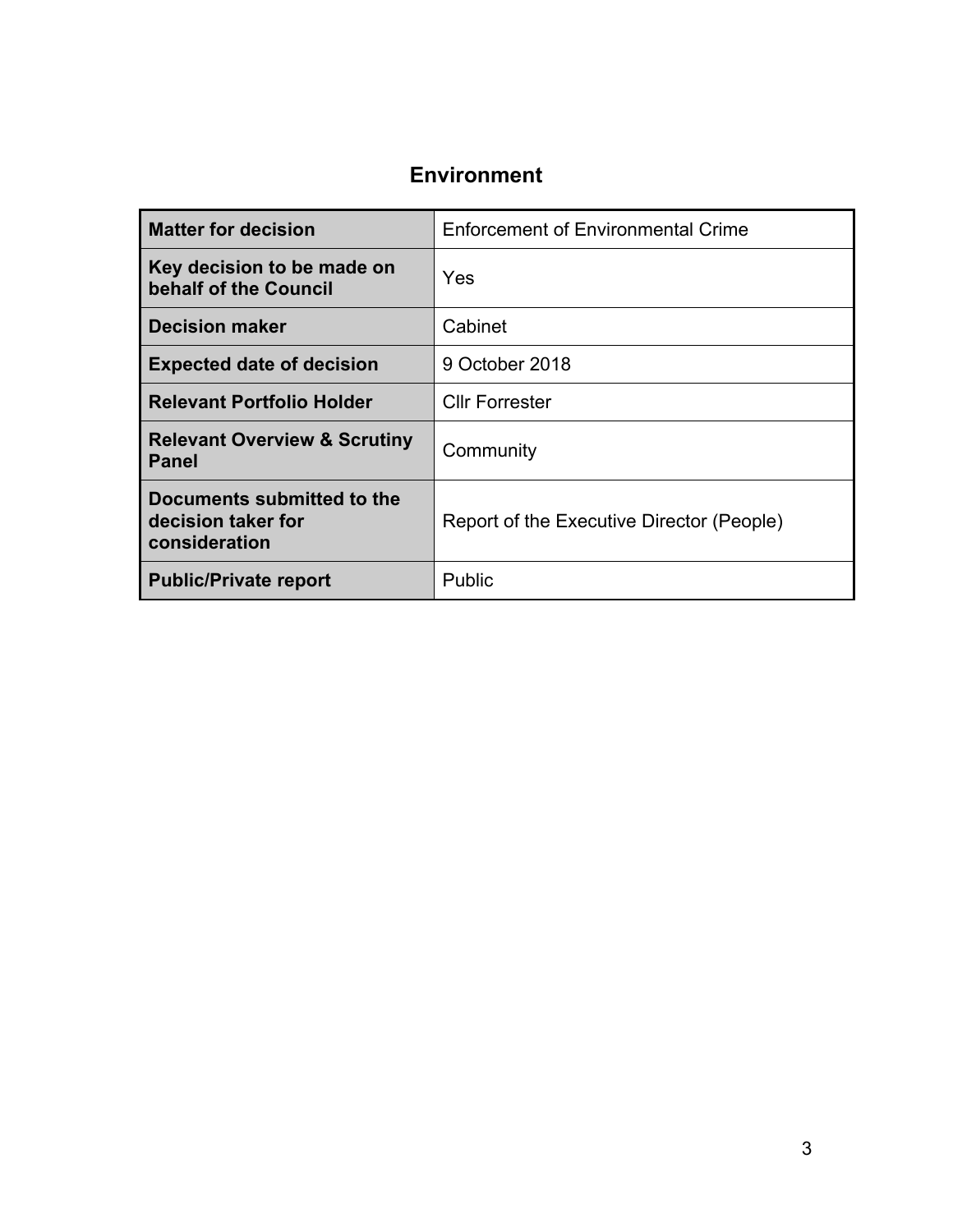## **Environment**

| <b>Matter for decision</b>                                        | Alliance Environmental Services - Phase 3<br><b>Transfer of Services</b>                         |
|-------------------------------------------------------------------|--------------------------------------------------------------------------------------------------|
| Key decision to be made on<br>behalf of the Council               | Yes                                                                                              |
| <b>Decision maker</b>                                             | Cabinet                                                                                          |
| <b>Expected date of decision</b>                                  | 9 October 2018                                                                                   |
| <b>Relevant Portfolio Holder</b>                                  | <b>Cllr Forrester</b>                                                                            |
| <b>Relevant Overview &amp; Scrutiny</b><br><b>Panel</b>           | Resources                                                                                        |
| Documents submitted to the<br>decision taker for<br>consideration | <b>Report of the Executive Director</b><br>(Transformation)                                      |
| <b>Public/Private report</b>                                      | Private - Paragraphs 1, 3 and 5 of Part 1 of<br>Schedule 12A to the Local Government Act<br>1972 |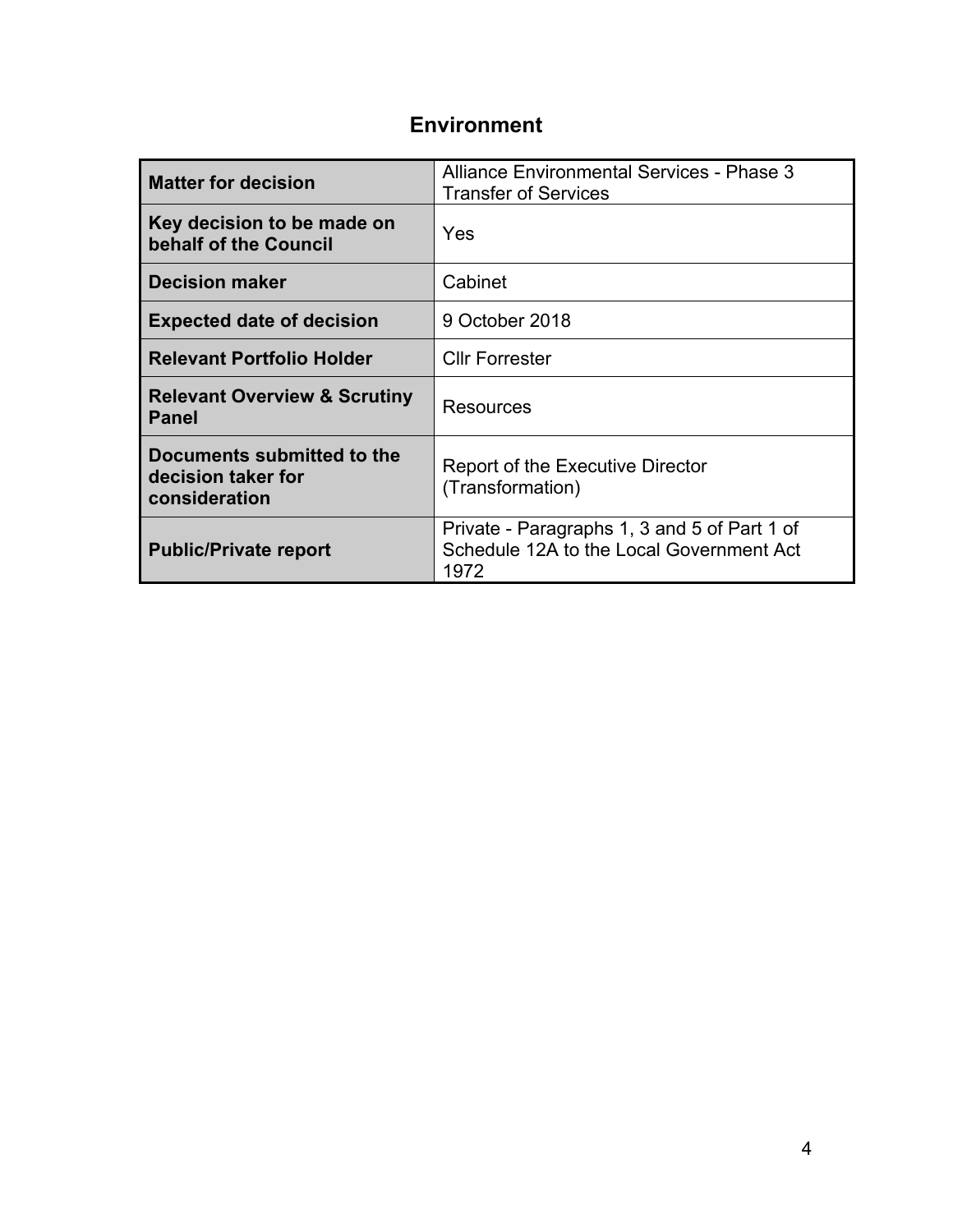## **Leader**

| <b>Matter for decision</b>                                        | <b>Business Rates Pilot</b>                                 |
|-------------------------------------------------------------------|-------------------------------------------------------------|
| Key decision to be made on<br>behalf of the Council               | Yes                                                         |
| <b>Decision maker</b>                                             | Cabinet                                                     |
| <b>Expected date of decision</b>                                  | 9 October 2018                                              |
| <b>Relevant Portfolio Holder</b>                                  | <b>Cllr Ralphs</b>                                          |
| <b>Relevant Overview &amp; Scrutiny</b><br><b>Panel</b>           | Resources                                                   |
| Documents submitted to the<br>decision taker for<br>consideration | <b>Report of the Executive Director</b><br>(Transformation) |
| <b>Public/Private report</b>                                      | Public                                                      |